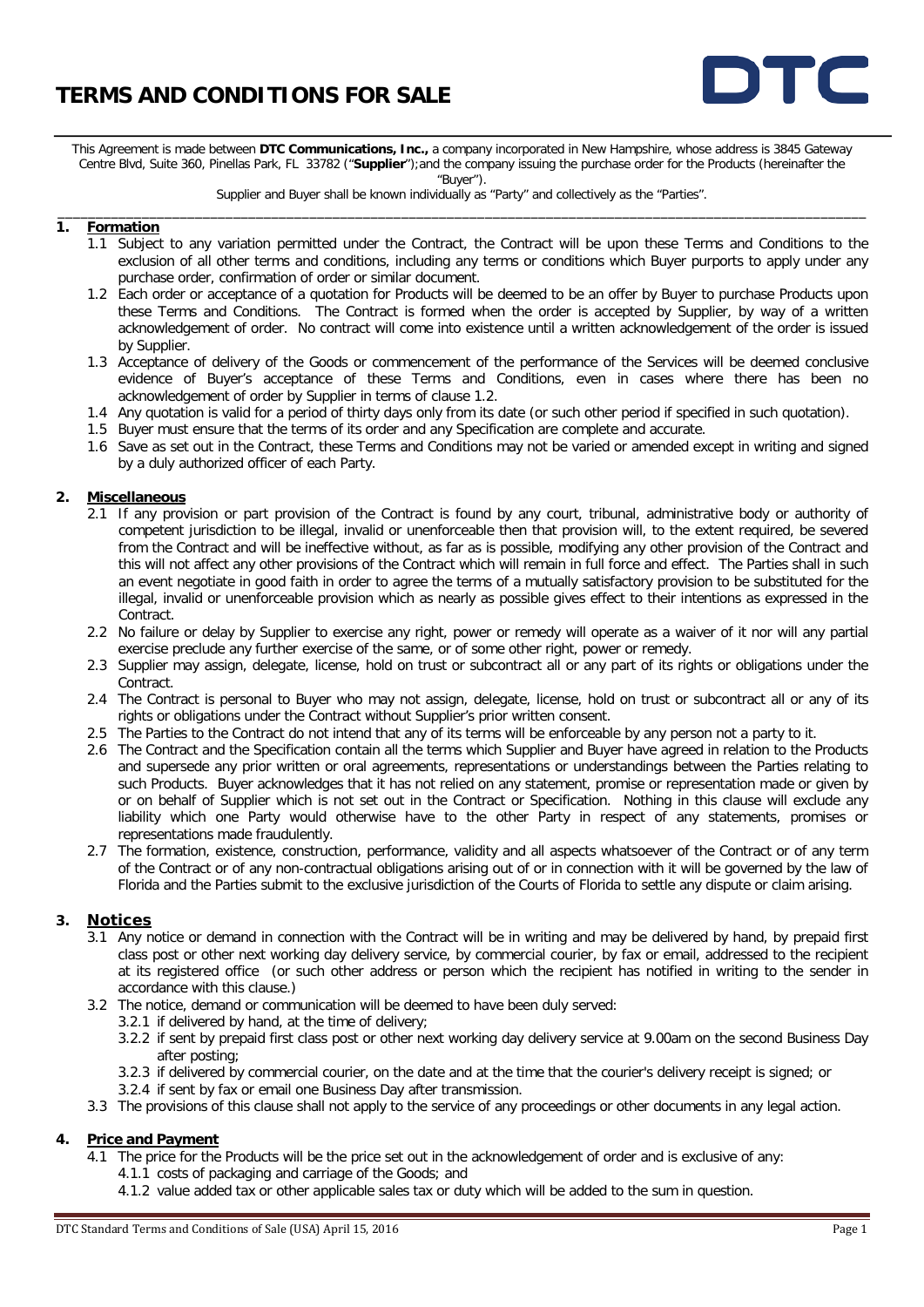

- 4.2 Supplier shall be entitled to increase the price of the Products following any changes in the Specification made at the request of Buyer and agreed by Supplier or to cover any associated costs in complying with any new applicable safety or other statutory or regulatory requirements.
- 4.3 Subject to clause 4.6, Supplier may invoice Buyer for the Goods at such time as set out in the acknowledgement of order or at any time after delivery and for the Services on or at any time after performance commences and payment is due in cleared funds in the currency specified by Supplier within thirty days of the date of such invoice.
- 4.4 All payments to be made by Buyer under the Contract will be made in full without any set-off, counterclaim, deduction or withholding except as required by law. Supplier may, without limiting its other rights or remedies, set off any amount owing to it by Buyer against any amount payable by Supplier to Buyer.
- 4.5 If any sum payable under the Contract is not paid when due then, without prejudice to Supplier's other rights under the Contract, that sum will bear interest from the due date until payment is made in full, both before and after any judgment, at three per cent per annum over Prime rate at delivery.
- 4.6 Where stated in Supplier's quotation, payment shall be made by Buyer as follows:
	- 4.6.1 a prepayment of 100% of the total Contract price shall be payable on receipt of the Supplier's pro-forma invoice. Payment of such sum shall be made by Buyer to Supplier by either bank transfer or by banker's draft, in each case Buyer is to ensure that the sum is received in cleared funds in the Seller's account within 30 days of the date of the pro-forma invoice.

#### **5. Confidentiality**

5.1 A Party ("**Receiving Party**") shall keep in strict confidence all technical or commercial know-how, specifications, inventions, processes or initiatives which are of a confidential nature and have been disclosed to the Receiving Party by the other party ("**Disclosing Party**"), its employees, agents or subcontractors, and any other confidential information concerning the Disclosing Party's business, its products and services which the Receiving Party may obtain. The Receiving Party shall only disclose such confidential information to those of its employees, agents and subcontractors who need to know it for the purpose of discharging the Receiving Party's obligations under the Contract, and shall ensure that such employees, agents and subcontractors comply with the obligations set out in this clause as though they were a party to the Contract. The Receiving Party may also disclose such of the Disclosing Party's confidential information as is required to be disclosed by law, any governmental or regulatory authority or by a court of competent jurisdiction. This clause 5 shall survive termination of the Contract.

#### **6. Intellectual Property**

- 6.1 Subject to the pre-existing rights of third parties, all Intellectual Property Rights generated under the Contract in any Products shall vest in and be the exclusive property of Supplier.
- 6.2 No right or licence is granted to Buyer in respect of the existing or future Intellectual Property Rights of Supplier, except the right to use the Goods, or resell the Goods (excluding the Software which may only be sub-licensed), or use the Services in each case in Buyer's ordinary course of business and, in the case of the Software, solely for the purpose of the use of the Products.
- 6.3 Buyer will not without Supplier's prior consent allow any trademarks of Supplier or other words or marks applied to the Products to be obliterated, obscured or omitted nor add any additional marks or words.

#### **7. Force Majeure**

- 7.1 Supplier shall be under no liability for any delay or failure to perform in the event that the manufacture, supply or delivery of the Products is prevented or delayed by any act or circumstances beyond Supplier's reasonable control including but not limited to Act of God, legislation, war, fire, drought, failure of power supply, lock-out, strike or other action taken by employees in contemplation or furtherance of a trade dispute or owing to any inability to produce materials required for their performance of the Contract.
- 7.2 Supplier shall notify Buyer of any circumstances arising under clause 7.1 and if such circumstance prevails for more than 3 months then either Party shall have the option by giving notice in writing to the other to bring the Contract to an end.

## **8. Non-Solicitation**

8.1 Neither of the Parties shall, during the continuance of the Contract or for a period of 6 months thereafter, procure or induce or attempt to procure or induce (either on its on behalf or on behalf of any other person, firm or company) any senior employee, officer or other personnel of the other Party who has been directly involved in the Contract to leave the employment of that Party.

#### **9. Termination**

- 9.1 Either Party may by notice in writing served on the other Party terminate the Contract immediately if that other Party:
	- 9.1.1 commits a material breach of its obligations under the Contract and (if such breach is remediable) fails to remedy that breach within 30 days after receipt of notice in writing to do so;
	- 9.1.2 is unable to pay its debts as they fall due, makes a proposal for a voluntary arrangement or convenes a meeting of its creditors to consider such a proposal, becomes subject to any voluntary arrangement or compromise, has a judicial manager appointed over any of its assets, undertaking or income, passes a resolution for its winding-up, is subject to a petition presented to any court for its winding-up, has a provisional liquidator appointed, has a proposal made for a compromise or arrangement under Part 26 Companies Act 2006, has an administrator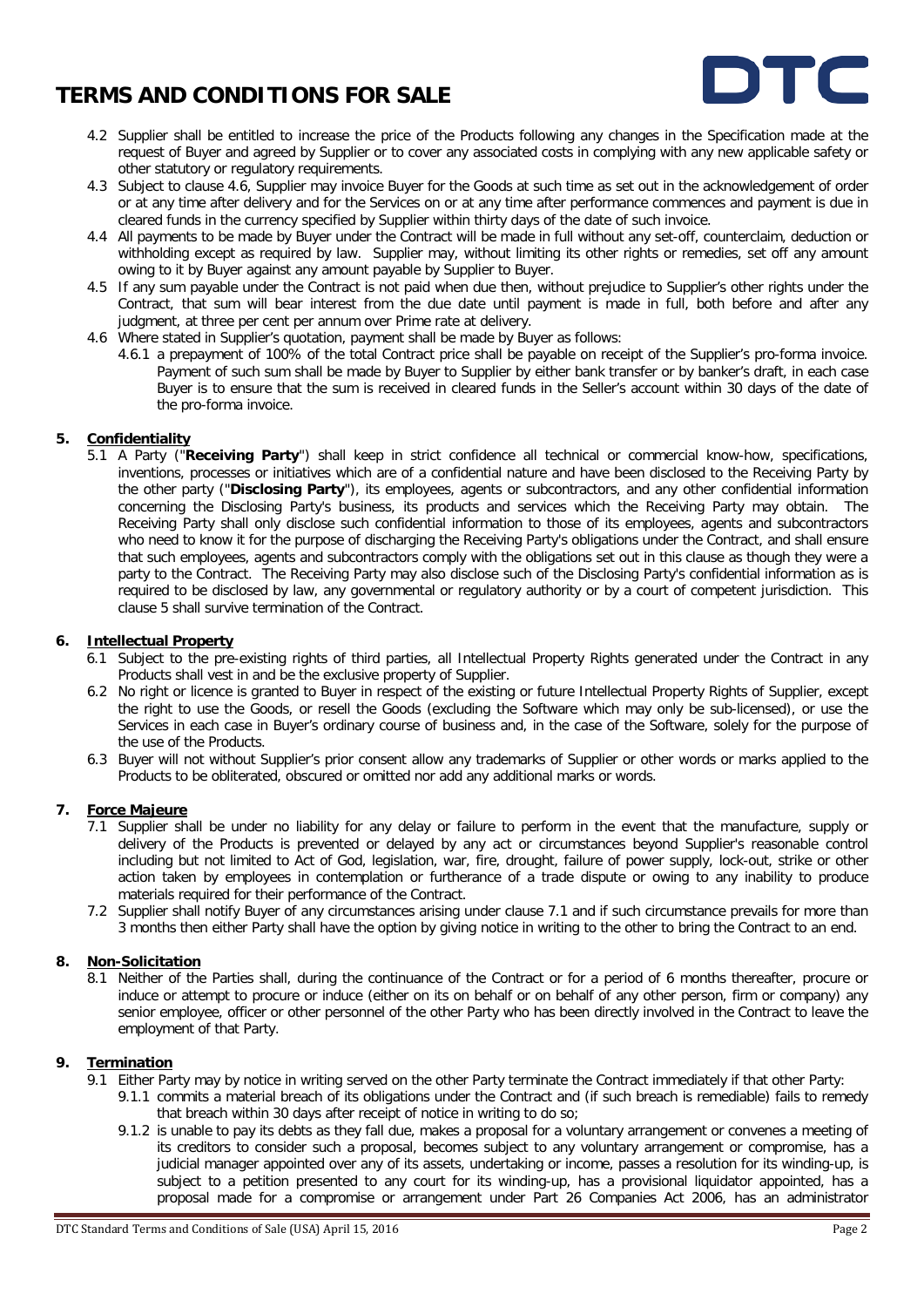

appointed in respect of it or is the subject of an application for administration filed at any court or a notice of appointment of an administrator filed at any court or a notice of intention to appoint an administrator filed at any court by any person or is the subject of a notice to strike off the register of companies maintained by the relevant authority in the country where that Party is incorporated;

- 9.1.3 has any warrant of execution or other process levied or enforced on any of its property; or
- 9.1.4 ceases to trade or appears in the reasonable opinion of the other Party likely to cease to trade.
- 9.2 Supplier may by notice in writing served on Buyer terminate the Contract immediately if:
	- 9.2.1 Buyer has a change in its senior management and/or control as defined by section 416 Income and Corporation Taxes Act 1988;
		- 9.2.2 the equivalent of any of clauses 9.1.2 to-9.1.4 or 9.2.1 occurs to Buyer under the jurisdiction to which Buyer is subject; or
	- 9.2.3 Buyer commences the manufacture of any goods which are similar to or may compete with the Goods.
- 9.3 The termination of the Contract howsoever arising is without prejudice to the rights, duties and liabilities of either Buyer or Supplier accrued prior to termination and the conditions which expressly or impliedly have effect after termination will continue to be enforceable notwithstanding termination.
- 9.4 Supplier will be entitled to suspend any deliveries or performance otherwise due to occur following service of a notice specifying a breach under clause 9.1.1, Buyer becomes subject to any of the events listed in clause 9.1.2 to 9.1.4 or if Buyer fails to pay any amount due under the Contract, or any other agreement between Buyer and Supplier, on the due date for payment.
- 9.5 All sums payable to Supplier under the Contract will become due immediately upon termination of the Contract.

#### **10. Limitation of Liability**

- 10.1 Nothing in the Contract shall limit or exclude Supplier's liability for:
	- 10.1.1 death or personal injury caused by its negligence, or the negligence of its employees, agents or subcontractors;
	- 10.1.2 fraud or fraudulent misrepresentation;
	- 10.1.3 breach of the terms implied by section 2 of the Supply of Goods and Services Act 1982 (title and quiet possession);
	- 10.1.4 defective products under the Consumer Protection Act 1987; or
	- 10.1.5 any other matter for which it would be illegal for Supplier to exclude or limit or attempt to exclude or limit its liability.
- 10.2 Subject to clause 10.1:
	- 10.2.1 Supplier shall under no circumstances whatever be liable to Buyer, whether in contract, tort (including negligence), breach of statutory duty, or otherwise, for any loss of profit, or any indirect or consequential loss arising under or in connection with the Contract; and
	- 10.2.2 Supplier's total liability to Buyer in respect of all other losses arising under or in connection with each Contract, whether in contract, tort (including negligence), breach of statutory duty, or otherwise, shall in no circumstances exceed the greater of 115% of the amount paid by Buyer to Supplier under that Contract or £10,000.
- 10.3 The terms implied by sections 13 to 15 of the Sale of Goods Act 1979 and the terms implied by sections 3 to 5 of the Supply of Goods and Services Act 1982 are, to the fullest extent permitted by law, excluded from the Contract.
- 10.4 This clause 10 shall survive termination of the Contract.

#### **11. Export/Import**

- 11.1 The Products (including, without limitation, any Software) may be subject to applicable export or import laws and regulations worldwide (collectively, "**Export/Import Law**").
- 11.2 Buyer agrees to comply strictly with all Export/Import Laws applicable to the Products. Buyer shall promptly notify Supplier of any authorisation requirements under Export/Import Laws that may apply to delivery of the Products to Buyer site(s).
- 11.3 Buyer acknowledges and agrees that the Products shall not be exported, re-exported, trans-shipped or otherwise transferred to any country for which the United States and/or the European Union maintains an embargo.

#### **12. Resale**

12.1 Buyer represents and warrants that it shall not, without the express prior written approval of Supplier, resell the Products in exactly the same condition in which they were supplied by Supplier at the Delivery Point. Supplier may make approval subject to such conditions as Supplier shall, in its discretion, deem appropriate, including but not limited, to informing Supplier of each occasion on which Buyer resells the Products. For the purposes of this clause, resale shall not include where Buyer integrates the Products or explicitly provides such Products as part of a larger Buyer solution or system for onward sale.

#### **13. Quantity and Description of the Goods**

13.1 The quantity and description of the Goods will be as set out in Supplier's acknowledgement of order.

13.2 All samples, drawings, data sheets descriptive matter, specifications (other than the Specification) and advertising issued by Supplier (or the manufacturer of the Goods) and any descriptions or illustrations contained in Supplier's or manufacturer's catalogues or brochures are issued or published for the sole purpose of giving an approximate idea of the Goods represented by or described in them. They will not form part of the Contract and this is not a sale by sample.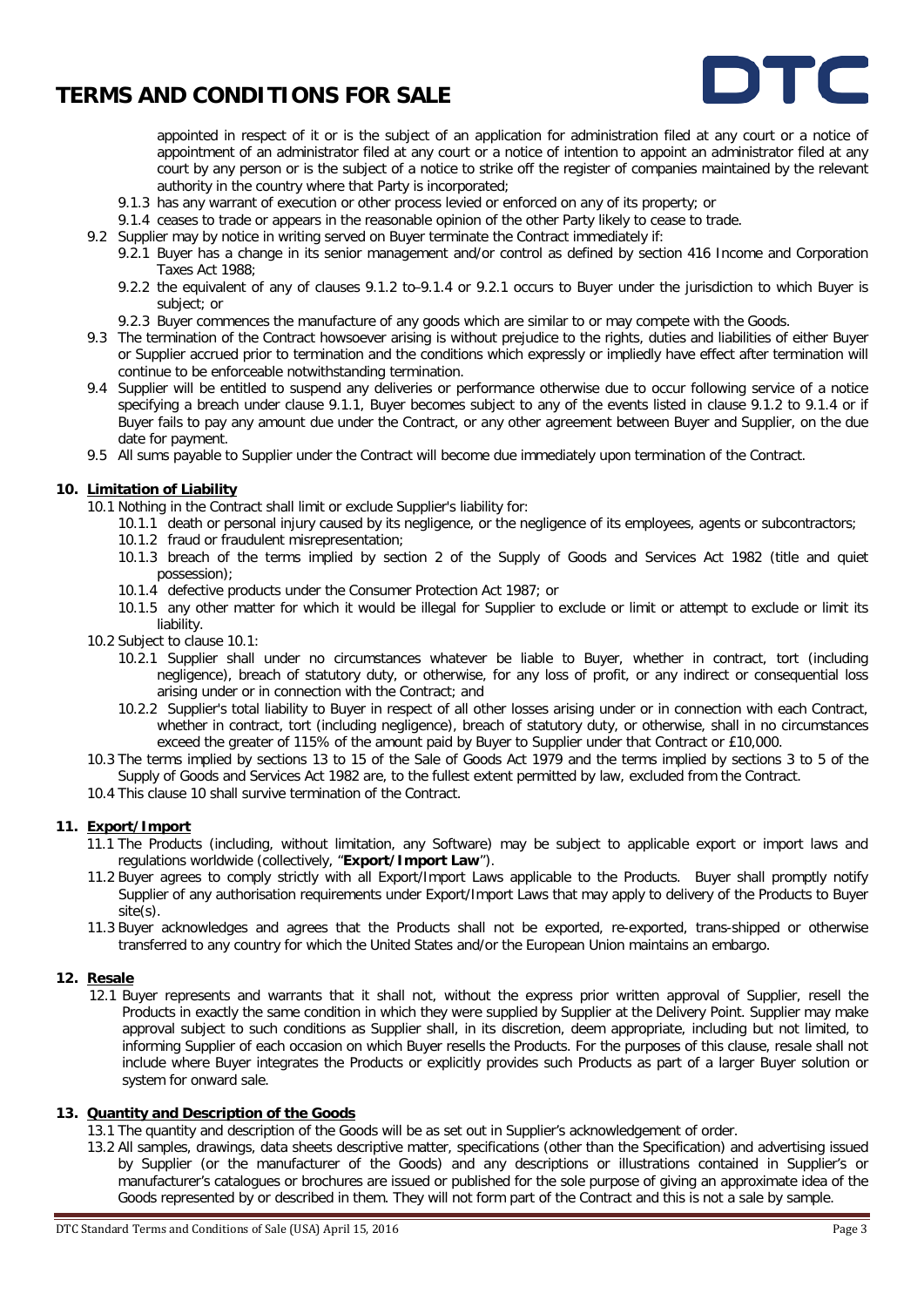

- 13.3 Supplier may make any changes to the Specification, design, materials or finishes of the Goods which:
	- 13.3.1 are required to conform with any applicable safety or other statutory or regulatory requirements; or
		- 13.3.2 do not materially affect their quality or performance.

#### **14. Delivery of the Goods**

- 14.1 Unless otherwise expressly specified in the written acknowledgement of order, delivery of the Goods will be made ex-Products as defined in INCOTERMS 2010.
- 14.2 Supplier may deliver the Products by separate instalments or perform any Services in stages. Each separate instalment or stage will be invoiced and paid for in accordance with the provisions of the Contract.
- 14.3 Each instalment or stage will be a separate Contract and no cancellation or termination of any one Contract relating to an instalment or stage will entitle Buyer to repudiate or cancel any other Contract, instalment or stage.
- 14.4 Supplier will use reasonable endeavours to deliver the Goods within the time agreed when Buyer places and order and Supplier provides the acknowledgement of order. If Supplier fails to deliver the Goods for a period of more than 120 days after the date agreed for delivery, its liability shall be limited to the costs and expenses incurred by Buyer in obtaining replacement goods of similar description and quality in the cheapest market available, less the price of the Goods. Supplier shall have no liability for any failure to deliver the Goods to the extent that such failure is caused by force majeure (as described in clause 7), Buyer's failure to provide Supplier with adequate delivery instructions for the Goods or any relevant instruction related to the supply of the Goods.
- 14.5 Buyer will provide at its expense at the Delivery Point adequate and appropriate equipment and manual labour for loading the Goods.
- 14.6 If Buyer fails to take delivery of any of the Goods when they are ready for delivery or to provide any instructions, documents, licences or authorisations required to enable the Goods to be delivered on time (except solely on account of Supplier's default), the Goods will be deemed to have been delivered on the due date and (without prejudice to its other rights) Supplier may store or arrange for storage of the Goods until actual delivery or sale in accordance with this clause and charge Buyer for all reasonable related costs and expenses (including, without limitation, storage and insurance).

#### **15. Risk/Ownership**

- 15.1 Risk of damage to or loss of the Goods will pass to Buyer on delivery (or deemed delivery in accordance with clause 14.5).
- 15.2 Ownership of the Goods (excluding Software) will not pass to Buyer until Supplier has received in full (in cash or cleared funds) all sums due to it in respect of:
	- 15.2.1 the Goods; and
	- 15.2.2 all other sums which are or which become due to Supplier from Buyer on any account.
- 15.3 Until ownership of the Goods (excluding Software) has passed to Buyer, Buyer must:
	- 15.3.1 hold the Goods on a fiduciary basis as Supplier's bailee;
	- 15.3.2 store the Goods (at no cost to Supplier) separately from all other Goods of Buyer or any third party in such a way that they remain readily identifiable as Supplier's property;
	- 15.3.3 not destroy, deface or obscure any identifying mark or packaging on or relating to the Goods; and
	- 15.3.4 maintain the Goods in satisfactory condition insured on Supplier's behalf for their full price against all risks to the reasonable satisfaction of Supplier, and will whenever requested by Supplier produce a copy of the policy of insurance.
- 15.4 Buyer may resell the Goods (or, in the case of the Software, sublicense the Software) before ownership has passed to it solely on the following conditions:
	- 15.4.1 any sale will be effected in the ordinary course of Buyer's business at full market value and Buyer will account to Supplier accordingly; and
	- 15.4.2 any such sale will be a sale of Supplier's property on Buyer's own behalf and Buyer will deal as principal when making such a sale.
- 15.5 Buyer's right to hold the Goods will terminate immediately if any of the circumstances set out in clause 9.1 or 9.2 occur.
- 15.6 Supplier will be entitled to recover payment for the Goods notwithstanding that title in any of the Goods has not passed from Supplier.
- 15.7 Buyer grants Supplier, its agents and employees an irrevocable licence and provision at any time to enter any premises where the Goods are or may be stored in order to inspect them, or, where Buyer's right to possession has terminated, to recover them.
- 15.8 Where Supplier is unable to determine whether any Goods are the goods in respect of which Buyer's right to possession has terminated, Buyer will be deemed to have sold all goods of the kind sold by Supplier to Buyer in the order in which they were invoiced to Buyer.
- 15.9 On termination of the Contract, howsoever caused, Supplier's (but not Buyer's) rights contained in this clause 15 will remain in effect.

#### **16. Warranty of the Goods**

16.1 Supplier will, free of charge, within a period of twelve months, or ninety days for contracts agreed for the repair of client owned Goods originally supplied by the Supplier, each period commencing from the date of dispatch of Goods, which are proved to the reasonable satisfaction of Supplier to not comply with specification due to defects in material, workmanship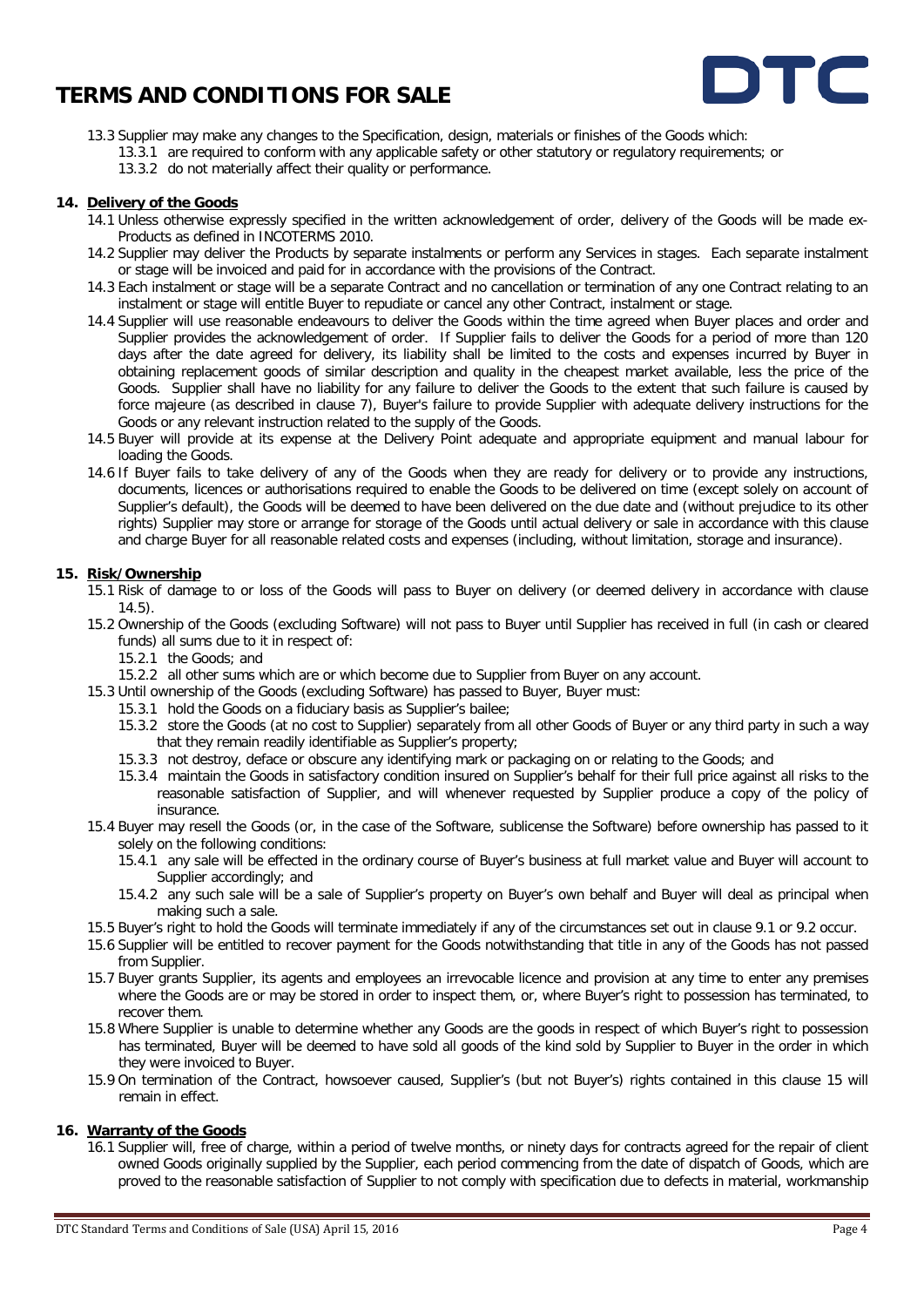

or design (other than a design made, furnished or specified by Buyer), repair, or at its option replace, such Goods. This obligation will not apply where:

- 16.1.1 Non-compliance is attributable to any fair wear and tear relating to the Goods;
- 16.1.2 The Goods have been improperly altered in any way whatsoever, or have been subject to misuse or unauthorized repair;
- 16.1.3 The Goods have been improperly installed or connected;
- 16.1.4 Any maintenance requirements relating to the Goods have not been complied with;
- 16.1.5 Any instructions as to storage of the Goods have not been complied with in all respects; or
- 16.1.6 Buyer has failed to notify Supplier of any defect or suspected defect within fourteen days of the delivery where the defect should be apparent on reasonable inspection, or within fourteen days of the same coming to the knowledge of Buyer where the defect is not one which should be apparent on reasonable inspection, and in any event no later than twelve months from the date of delivery or performance.
- 16.2 Supplier's obligation under clause 16.1 is subject Buyer contacting Seller's hot line, "1-800-no limit, Option 1" and to the Goods being returned via the RMA process, if Supplier so requires, by Buyer to Supplier carriage paid. Supplier will refund to Buyer the cost of carriage on the return of any such defective Goods if Buyer's warranty claim is substantiated to the reasonable satisfaction of Supplier, and will deliver any repaired or replacement Goods to Buyer at Supplier's own expense.
- 16.3 Any Goods which have been replaced will belong to Supplier. Any repaired or replacement Goods will be liable to repair or replacement under the terms specified in this clause for the unexpired portion of the twelve month period from the original date of delivery of the replaced goods process.

#### **17. Quantity and Description of the Services**

- 17.1 The quantity and description of the Services will be as set out in Supplier's acknowledgement of order.
- 17.2 All samples, drawings, descriptive matter, specifications and advertising issued by Supplier and any descriptions or illustrations contained in Supplier's or manufacturer's catalogues or brochures are issued or published for the sole purpose of giving an approximate idea of the Services represented by or described in them. They will not form part of the Contract.
- 17.3 Supplier may make any changes to the Specification which:
	- 17.3.1 are required to conform with any applicable safety or other statutory or regulatory requirements; or
	- 17.3.2 do not materially affect their quality or performance.

## **18. Performance of the Services**

- 18.1 Supplier warrants to Buyer that the Services will be provided using reasonable skill and care.
- 18.2 Supplier will use reasonable endeavours to deliver and perform each of Buyer's orders for the Services within the time agreed when Buyer places an order and Supplier provides the acknowledgement of order and, if no time is agreed, then within a reasonable time, but the time of performance will not be of the essence.
- 18.3 If Buyer fails to provide any instructions, documents, licences or authorizations required to enable the Services to be performed on time (except solely on account of Supplier's default), the Services will be deemed to have been performed on the due date.
- 18.4 Supplier shall have the right to make any changes to the Services which are necessary to comply with any applicable law or safety requirement, or which do not materially affect the nature or quality of the Services, and Supplier shall notify Buyer in any such event.

#### **19. Warranty for the Services**

19.1 Supplier will, free of charge, within a period of twelve months from the date of performance of Services which are proved to the reasonable satisfaction of Supplier to not comply with Specification due to defects in workmanship repair or, at its option, re-perform such Services. This obligation will not apply where Buyer has failed to notify Supplier of any defect or suspected defect within fourteen days of the delivery where the defect should be apparent on reasonable inspection, or within fourteen days of the same coming to the knowledge of Buyer where the defect is not one which should be apparent on reasonable inspection, and in any event no later than twelve months from the date of delivery or performance.

#### **20. Definitions and Interpretation**

20.1 In these Terms and Conditions the following expressions will have the following meanings unless inconsistent with the context:

| "Business Day"   | any day other than a Saturday or Sunday or a public or bank holiday in the country that Supplier |
|------------------|--------------------------------------------------------------------------------------------------|
|                  | is located.                                                                                      |
| "Contract"       | any contract between Supplier and Buyer for the sale and purchase of the Products formed in      |
|                  | accordance with clause 1.                                                                        |
| "Delivery Point" | the place where delivery of the Goods is to take place under clause 14.1.                        |
| Goods"           | any goods which Supplier supplies to Buyer (including any of them or any part of them) under a   |
|                  | Contract including the Software.                                                                 |